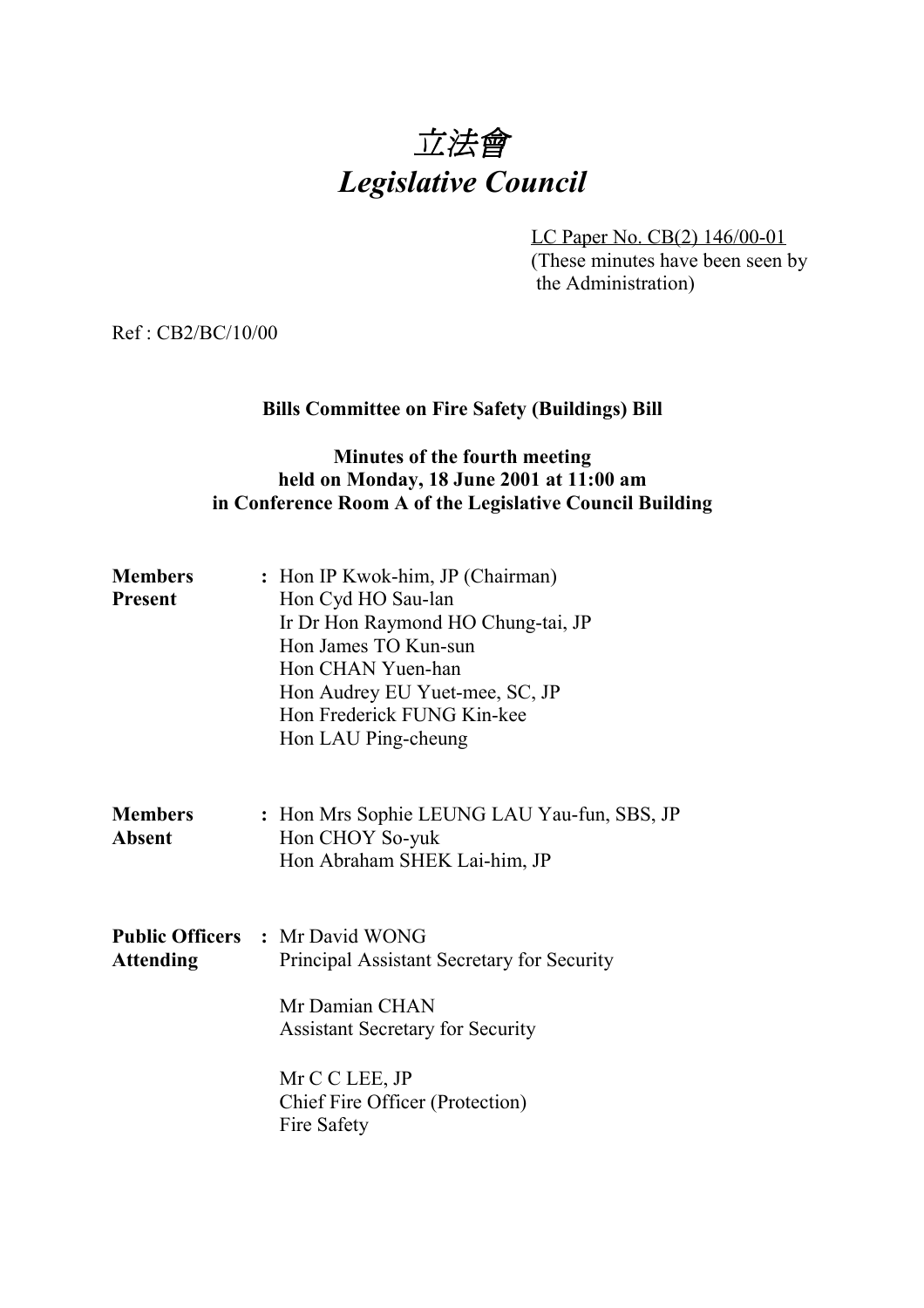|                                      | Mr C K CHAN<br>Senior Divisional Officer (Protection)<br>Building Improvement & Support |
|--------------------------------------|-----------------------------------------------------------------------------------------|
|                                      | Mr C C TSANG<br><b>Assistant Director</b><br><b>Existing Buildings 2</b>                |
|                                      | Mr HO Cham<br><b>Chief Building Surveyor</b><br>Fire Safety                             |
|                                      | Mr W B MADDAFORD<br>Senior Assistant Law Draftsman                                      |
|                                      | Mr Vidy CHEUNG<br>Senior Government Counsel                                             |
| <b>Invitation</b>                    | <b>Deputations by : Conference of Building Organisation of Wanchai</b>                  |
|                                      | Ms SO Shui-fong<br>Ms AU Shui-ching                                                     |
|                                      | Ms MAK Yin-mei                                                                          |
|                                      | Mr LAM Kwok-wai                                                                         |
|                                      | Redevelopment Owners Organisation of Wanchai & Central                                  |
|                                      | Mr LEE Yat-po                                                                           |
|                                      | Mr YEUNG Wai                                                                            |
|                                      | Mr POON Tun-wing                                                                        |
|                                      | Ms LOH Yuen-ching                                                                       |
| <b>Clerk</b> in<br><b>Attendance</b> | : Mrs Sharon TONG<br>Chief Assistant Secretary (2) 1                                    |

 $- 2 -$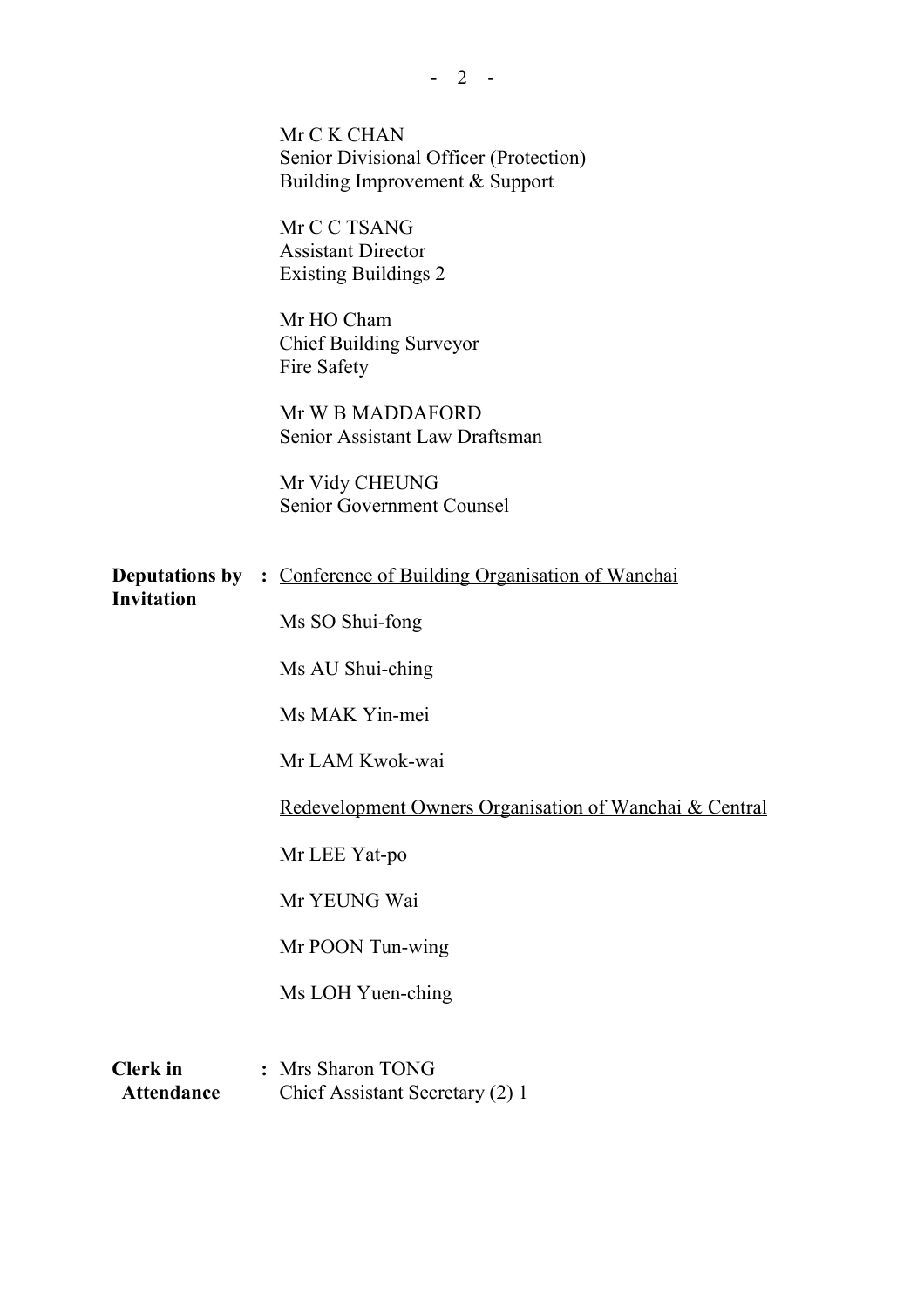# **Staff in :** Miss Anita HO  **Attendance** Assistant Legal Adviser 2

Miss Mary SO Senior Assistant Secretary (2) 8

Action

The Chairman welcomed the deputations to the meeting and invited them to give their views on the Fire Safety (Buildings) Bill (the Bill).

## **I. Meeting with deputations**

Conference of Building Organisation of Wanchai (the Conference) (LC Paper No. CB(2) 1842/00-01(01))

2. Representatives of the Conference presented the Conference's submission which, although considered that the Bill was worthy of support, should not be rushed into implementation without first widely consulting the public, having regard to the fact that building owners would be subject to a fine and imprisonment for failing to comply with the upgraded fire safety standards. The Conference's views and concerns on the Bill were summarised as follows -

- (a) The upgraded fire safety standards should not be applied to all buildings covered by the Bill indiscriminately, given the varied circumstances of each building. For example, due to the design and/or structural problems of some buildings, the installation of a fire service water tank on the rooftop of a building could not be carried out;
- (b) Some building owners, who were elderly, would have great difficulties in complying with the new fire safety requirements, as they not only lacked the financial means but also the ability to undertake the complicated upgrading works. This situation was aggravated by the fact that many buildings affected were without an Owners' Corporation (OC);
- (c) Prior to implementing the Bill, additional resources should be allocated to the Home Affairs Department (HAD) to enable it to improve and expand its services to assist building owners to form OCs or mutual aid committees and to help owners and OCs to solve building management problems. HAD, in collaboration with the Fire Services Department (FSD) and the Buildings Department (BD), should take the initiative to help building owners to draw up an implementation plan for carrying out the fire safety improvement works; and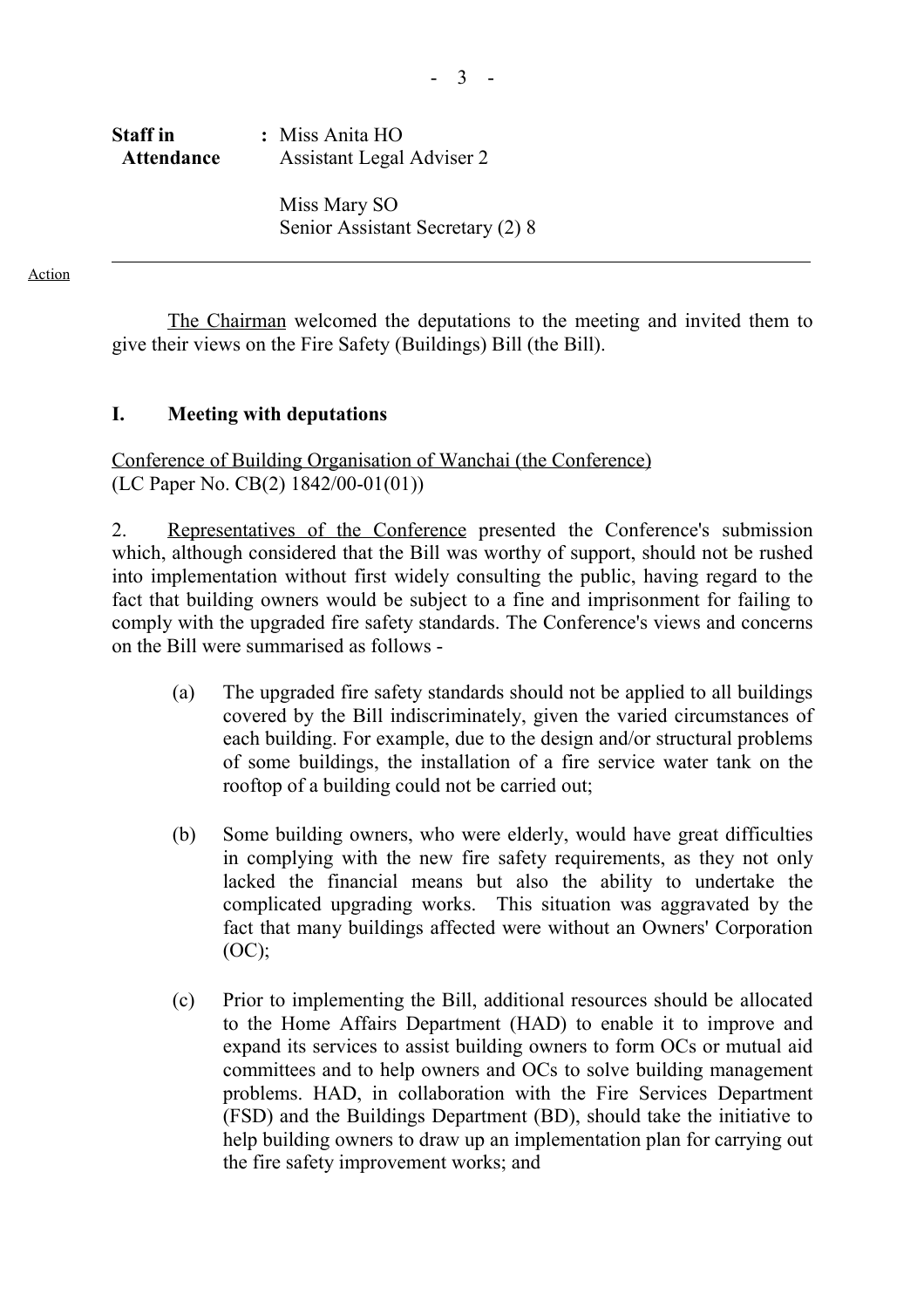(d) The Bill should state clearly how the upgrading of fire safety works could be carried out in tandem with the timely maintenance of buildings, so as to minimise hassle to owners.

Redevelopment Owners Organisation of Wanchai & Central (ROO) (LC Paper No. CB(2) 1842/00-01(02))

3. Representatives of ROO echoed similar views expressed by the Conference on the Bill. They were also of the views that prohibition order should not be applied to owners of non-domestic parts of composite buildings and that buildings included in the urban renewal programme should be exempted from complying with the new fire safety standards. As many owners of old private buildings were not aware of the fact that the premises they bought for habitation purposes were originally intended for commercial purposes, representatives of ROO urged the Administration not to require the owners concerned to fully comply with the Fire Safety (Commercial Premises) Ordinance if the whole commercial building, save for the ground floor, was entirely used for domestic purposes.

4. In view of the varied designs of buildings and the fact that different fire safety standards were imposed upon new buildings when the relevant building plans were submitted for approval, Mr Frederick FUNG and Ms Audrey EU asked the Administration whether consideration would be given to establishing different fire safety requirements for different types of buildings.

5. The Chairman invited the Administration to give a response to the deputations' views and to the question raised by Mr FUNG and Ms EU.

6. Principal Assistant Secretary for Security (PAS/S) said that the Administration was well aware of the difficulties which might be encountered by building owners in complying with the new fire safety requirements. He assured members that FSD and BD would undertake a flexible and pragmatic approach when enforcing the Bill. PAS/S further said that FSD and BD would take the initiative to advise building owners of the areas in which improvement was required of the buildings. In implementing the Bill, FSD and BD would also work closely with HAD and its District Offices in liaising with the owners if necessary. Apart from encouraging owners to form OCs, FSD and BD would, if necessary, arrange and attend forums for owners and occupiers to explain the improvement requirements and the assistance available to them, and make other proactive efforts to help owners and occupiers to comply with the statutory directions.

7. On the suggestion of establishing different fire safety requirements for different types of buildings according to their design, such as single-staircase buildings, and the fire safety standards imposed on them when the relevant building plans were submitted for approval, PAS/S said that the Bill only required the provision of the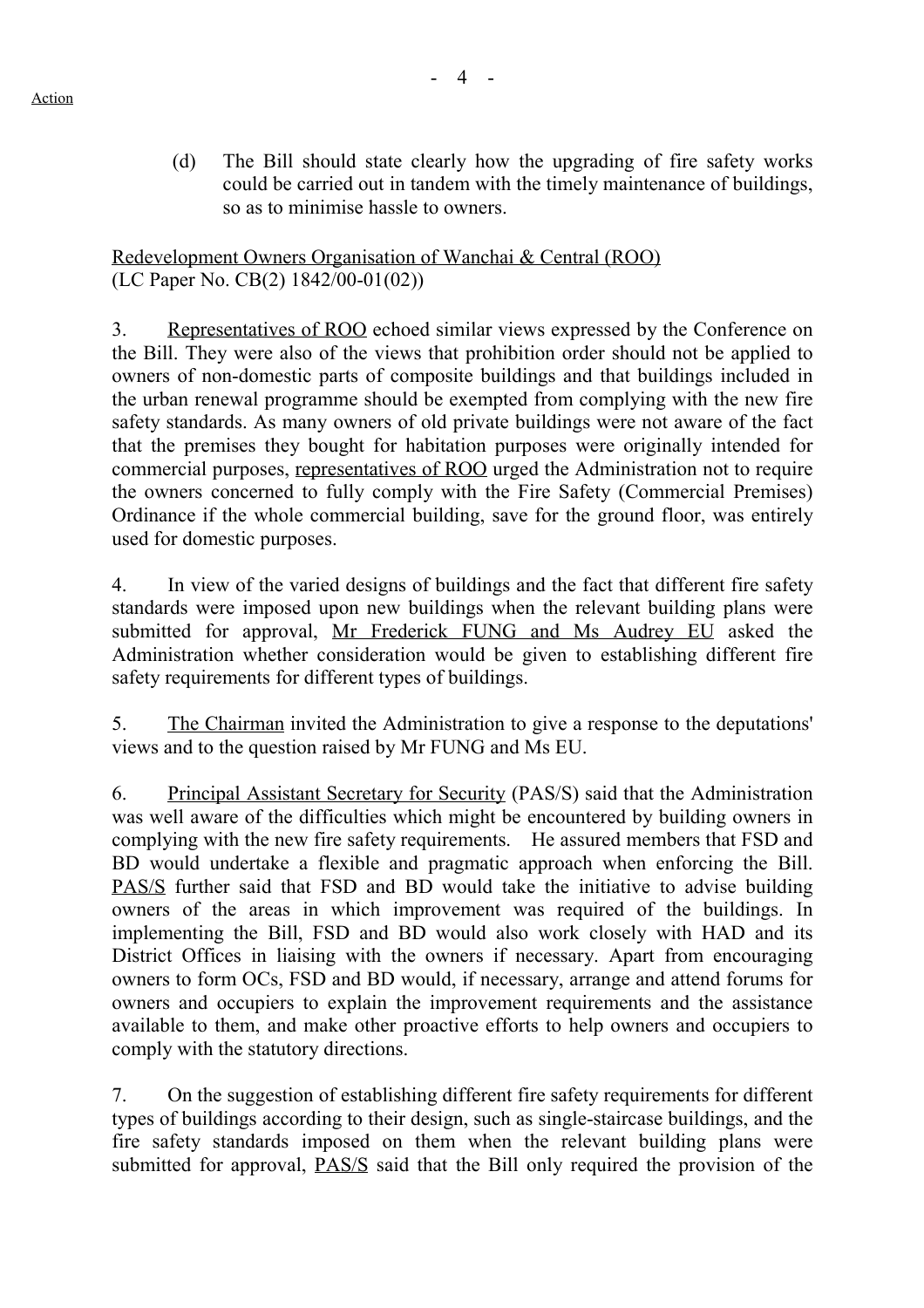most essential items, such as effective means of escape and fire hydrant/hose reel systems, to ensure public safety. Moreover, FSD and BD would consider exempting building owners from complying with certain new fire safety requirements on individual merits of each case. For example, building owners of domestic parts of old composite buildings and domestic buildings of not more than six storeys high might be waived from installing a fire hydrant in their buildings as firemen could lay flexible fire fighting hoses along the staircases within a very short period of time after arrival, and the provision of portable fire extinguishers might be accepted as an alternative measure if space was not available in the common areas for the installation of standard or even reduced sized hose reel drums. Given that the provision of automatic sprinkler system was only required for the non-domestic parts of a building with an aggregate floor area exceeding  $230m^2$ , installation of fire service water tank might not be required for composite buildings of not more than six storeys in height. Indeed, the same would not be required for domestic buildings. PAS/S pointed out that some older buildings might need to undergo more fire improvement works than some newer ones to meet the requirements of the Bill because the fire safety standards had been progressively upgraded over time.

8. PAS/S assured members that the situation whereby building owners would be served separate directions from FSD and BD at different times should not arise in future, having regard to the fact that under the Comprehensive Strategy for Building Safety and Timely Maintenance, the Director of Buildings would co-ordinate, with other departments, all building-related enforcement efficiently and cost-effectively to minimise hassle to owners. For example, the Director of Buildings had re-organised his department and would designate building co-ordinators, each for a pool of buildings, to serve as district-based contacts and to provide "one-stop" service for owners. In addition, BD would compile a comprehensive layman's guide on building safety and general maintenance for publication this year. This would explain the technical aspects and the procedures for compliance with statutory orders. It would also advise on procurement of professional and technical services, model tender and contract documents, indicative information on professional fees and charges for different types of maintenance and repair works.

9. As regards the suggestion of exempting buildings included in the urban renewal programme from the Bill, PAS/S said that this was not desirable from a fire protection point of view. He, however, pointed out that in order to strike a right balance between not creating a heavy financial burden on building owners affected by the urban renewal programme and better safeguarding public safety, the enforcement authorities might determine that not all of the fire safety requirements proposed in the Bill must be implemented. Moreover, if the upgraded fire measures had a usable period of, say, seven years, but the buildings concerned would need to be demolished, say, within one to two years to make way for urban renewal, consideration would be given to reimbursing the owners or occupiers an amount equivalent to the remaining usable period of the upgraded fire safety measures.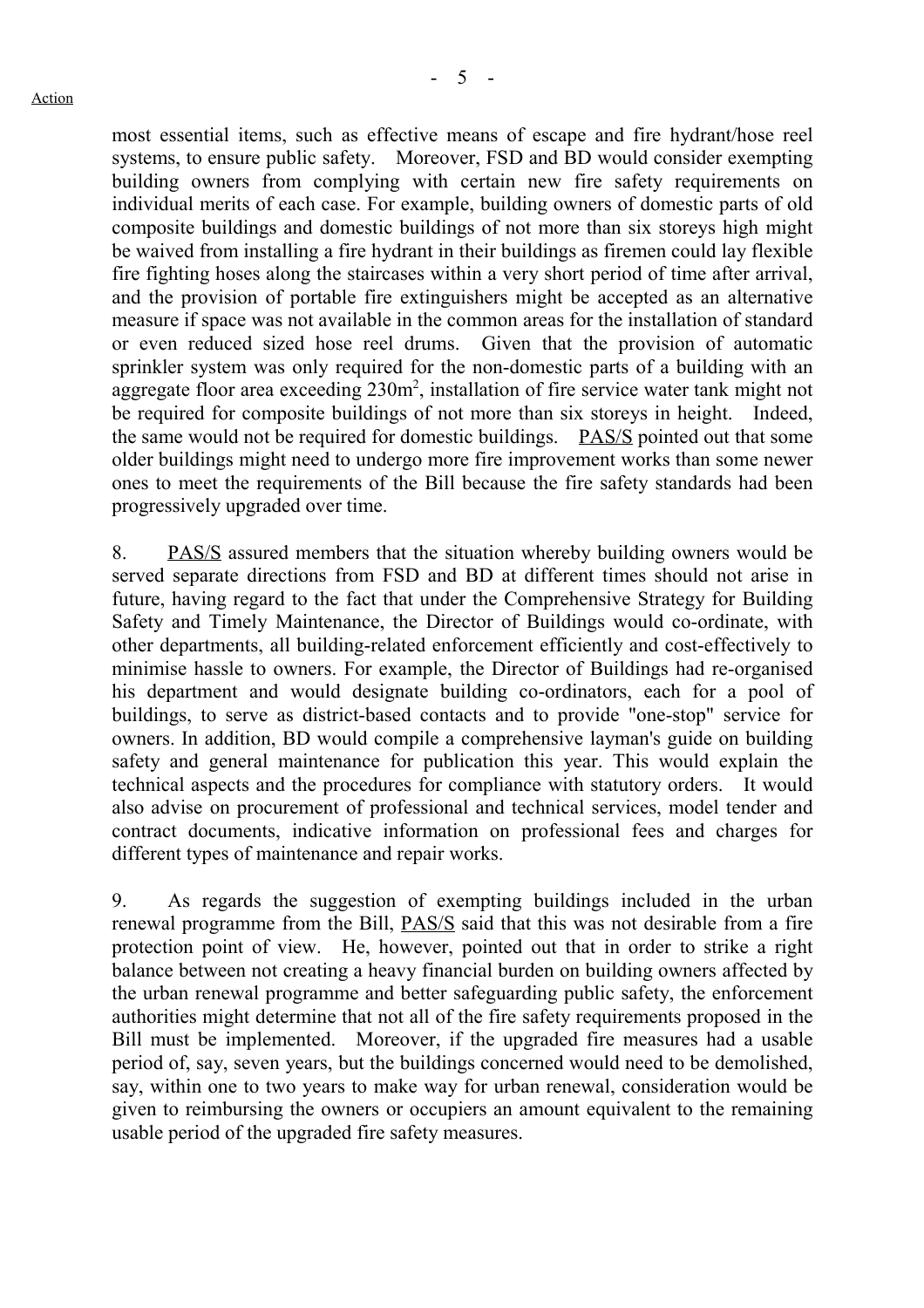10. Responding to the concern about inadequate support provided by HAD to help building owners and OCs, PAS/S said that the Administration had done a lot to address the concern. Apart from amending the Buildings Management Ordinance in June 2000 to further facilitate the formation of OCs, HAD, starting from 2001-02, had secured extra resources, equivalent to \$43.9 million full-year provision, for employing additional staff to provide more comprehensive and professional service to owners and OCs. At the Headquarters level, a new dedicated Building Management Division, headed by an Assistant Director and comprising legal, surveying and building management experts, had already been set up in June 2001 to provide better support for the 18 District Offices in handling building management matters. At the district level, a professional District Building Management Liaison Team would be set up in each of the 18 districts to provide out-reaching support to owners and OCs, assist owners to form OCs, sit in OCs' meetings and help owners to solve building management problems. They would also assist FSD and BD to implement building maintenance and fire safety improvements in buildings. Where disputes arose between owners or between owners and OC, the Liaison Teams would assist in mediation.

11. PAS/S said that FSD and BD fully understood the difficulties encountered by owners of commercial premises used for domestic purposes in complying with the Fire Safety (Commercial Premises) Ordinance and a flexible and pragmatic approach had been undertaken in this regard. He pointed out that the fire safety requirements for commercial premises were in fact not much different from those required of domestic premises in that all these premises were required of the provision or improvement of the most essential items such as protection of the means of escape and provision of a fire hydrant and hose reel system. The only difference might be that an automatic sprinkler system was required for commercial premises. As explained in the previous meetings, FSD would exercise flexibility in enforcing the Bill with regard to the circumstances and merits of each case.

12. Miss CHAN Yuen-han expressed doubt as to whether the additional resources allocated to HAD were adequate to help owners and OCs to undertake building safety and fire safety improvement works. As the majority of old private buildings were without OCs, Miss CHAN enquired whether HAD would consider undertaking the fire safety improvement works for the owners of these buildings. To allay the concern that FSD and BD would not undertake a flexible and pragmatic approach in enforcing the Bill, Miss CHAN was of the view that the Bill should specify the circumstances under which FSD and BD could exercise flexibility in enforcing the Bill and the extent of flexibility which would be exercised.

13. PAS/S responded that similar to the Fire Safety (Commercial Premises) Ordinance, the Director of Fire Services and the Director of Buildings would be given adequate discretionary power to require owners to comply with the new fire safety requirements stipulated by the Bill. PAS/S further said that to ensure fair and impartial consideration of any alternative fire safety measures which might be proposed by the owners, the Bill had proposed for the setting up of an independent body whom the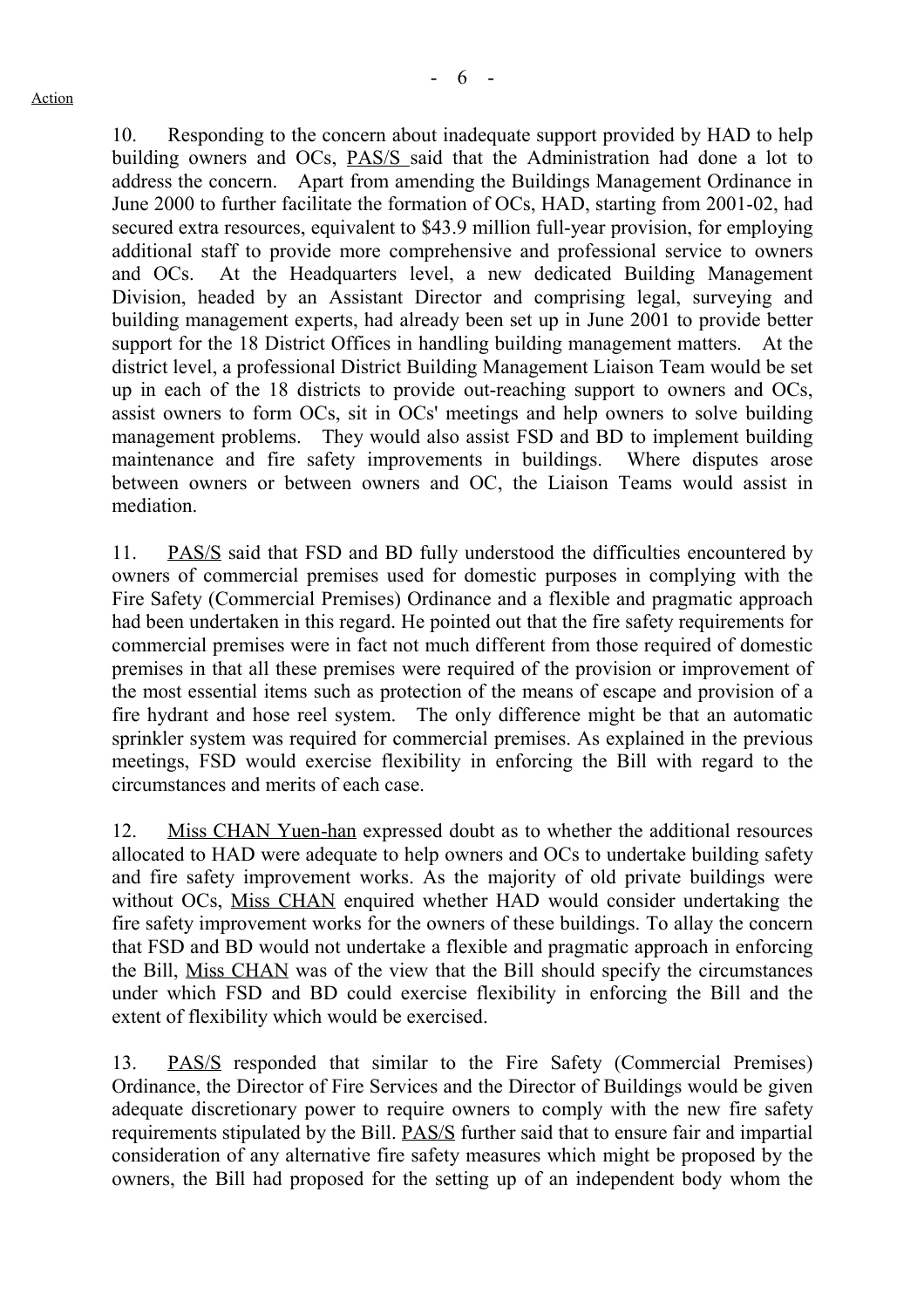Admin

Director of Fire Services and the Director of Buildings might consult. Membership of such a body would include professionals from the building industry, representatives of professional institutions and academics. Chief Fire Office (Protection) (CFO(P)) supplemented that to ensure that building owners were apprised of their obligations to improve the fire safer standards of their buildings, briefings for the 18 District Fire Safety Committees as well as the District Councils were being undertaken by FSD. Moreover, letters had been issued to owners affected by the Bill informing them of the Administration's plan to enact the Bill and that they were encouraged to upgrade the fire safety standards of their buildings prior to the enactment of the Bill in tandem with any necessary building safety works.

14. To better prepare owners affected by the Bill, Miss CHAN Yuen-han was of the view that HAD should step up its efforts to help owners to form OCs and solve their building management problems prior to the enactment of the Bill. PAS/S agreed to convey Miss CHAN's suggestion to HAD. Ms Cyd HO hoped that FSD and BD, in briefing the public on the Bill, should not focus on the penalty aspect of the Bill, but on what assistance they could render to the building owners in complying with the new fire safety requirements.

15. Mr LAU Ping-cheung said that in order to provide better assistance and advice to people affected by the Bill, HAD should, with reference to the urban renewal social service teams set up by the Urban Renewal Authority, consider setting up a social service team in each of the 18 districts.

16. Ms Audrey EU enquired whether there was a need for enacting the Bill, having regard to the fact that the Fire Services Ordinance and the Buildings Ordinance already provided fire safety standards to ensure public safety. PAS/S responded that there was a need to do so. He explained that fire safety standards had advanced to higher standards over time for the better protection of the public but such higher standards could only be imposed upon new buildings when the relevant building plans were submitted for approval. For old private buildings, new legislation and enabling powers were required to impose improved or additional fire safety measures which were not originally included in the approved building plans. It was on this premise that the Bill was proposed. CFO(P) added that no fire safety standards were imposed on private buildings built in the 1950s and that the first Code of Practice for minimum fire service installations and equipment was only published in 1964.

17. Ms Audrey EU said that building owners were extremely worried that the enforcement authorities could apply to a court for a prohibition order. Ms EU enquired whether similar provision was provided in the Fire Services Ordinance and the Buildings Ordinance. To her understanding, if owners failed to comply with the fire safety and building safety standards stipulated by the two Ordinances, FSD/BD would undertake the upgrading works required and charged the owners concerned for the upgrading works carried out. PAS/S replied that FSD and BD could also apply to the court for a prohibition order if owners failed to comply with the requirements stipulated by the Fire Services Ordinance and the Buildings Ordinance. He pointed out